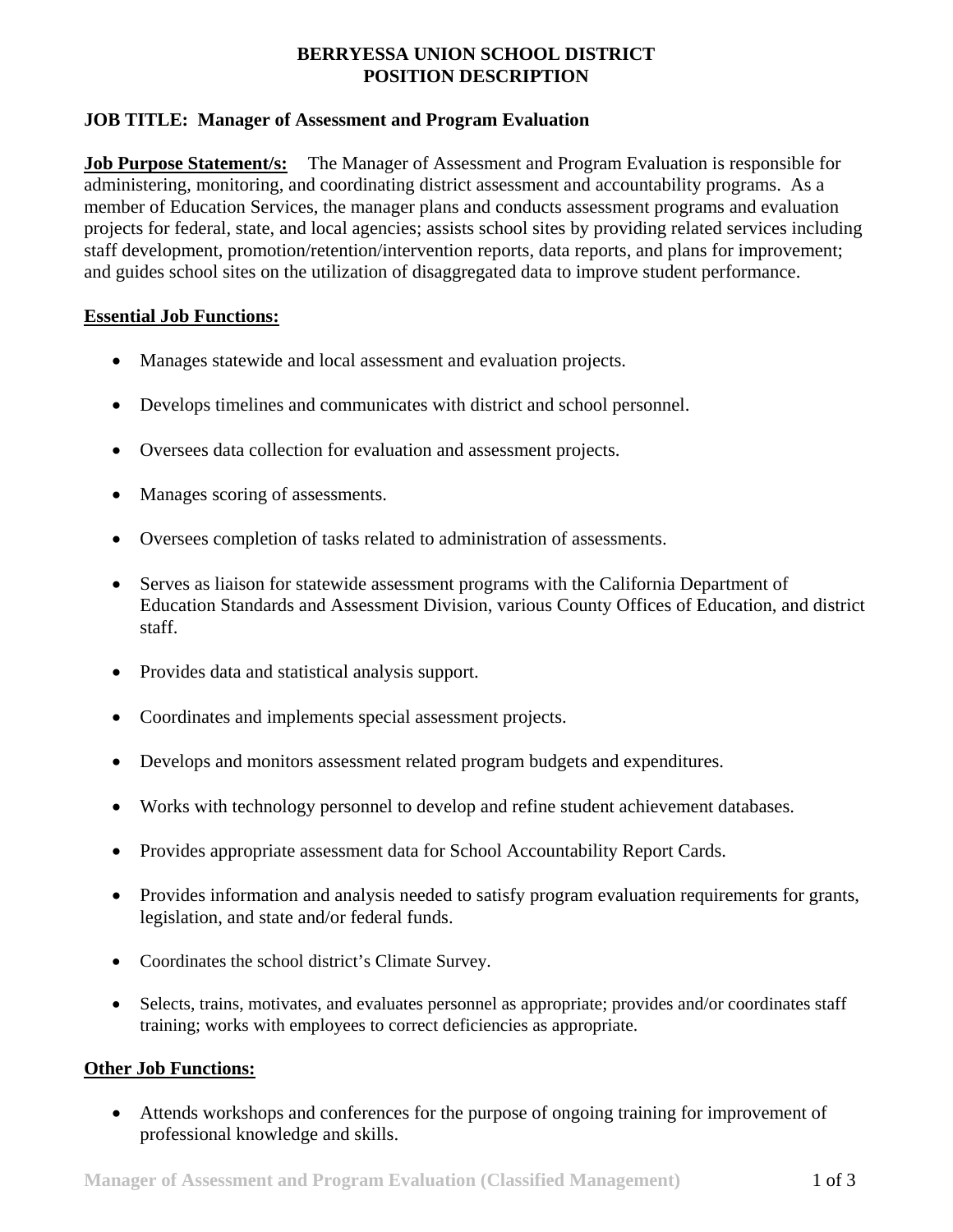# **BERRYESSA UNION SCHOOL DISTRICT POSITION DESCRIPTION**

### **JOB TITLE: Manager of Assessment and Program Evaluation**

- Trains test coordinators and other staff on all aspects of assessment systems.
- Works collaboratively with divisions and departments to meet District goals to ensure alignment of programs, services and operations.
- Attends and participates in meetings for the purpose of conveying and gathering information required to carry out the roles and responsibilities of the position.
- Stays current with research and assessment materials through a variety of activities.
- Prepares administrative reports and performs other duties as required.

#### **Job Requirements - Qualifications:**

### **Education and Experience Requirements:**

- Bachelor's degree in education or related field or three-five years equivalent work experience in education or related field.
- Prior job related experience with increasing responsibility.
- Prior job related experience with assessments, software evaluation, and project management.

#### **Skills, Knowledge, Abilities and/or Physical Requirements:**

- Skills to operate standard office equipment including use of District identified computer applications; use English in both written and verbal form; use correct spelling, grammar and punctuation.
- Knowledge of student assessments; performance assessments; School Accountability Report Card; grants; effective project management; data collection, analysis and reporting; district organization, operations, policies and objectives; budget preparation and administration; data collection technology; and federal and state regulations.
- Abilities to interpret and apply District policies, laws, rules, and regulations; assess priority situations and implement appropriate activities without direction; plan, develop, and maintain detailed administrative programs for the successful operation of all aspects of position responsibilities; manage work-related activities in a manner conducive to efficient performance, high morale, and effectiveness; establish harmonious and effective work relationships with administrators, outside agencies, staff, and community members. Significant physical abilities include reading/handling/fingering, talking/hearing conversations, near visual acuity/visual accommodation

# **Licenses, Certifications, Bonding, and/or Testing Requirements:**